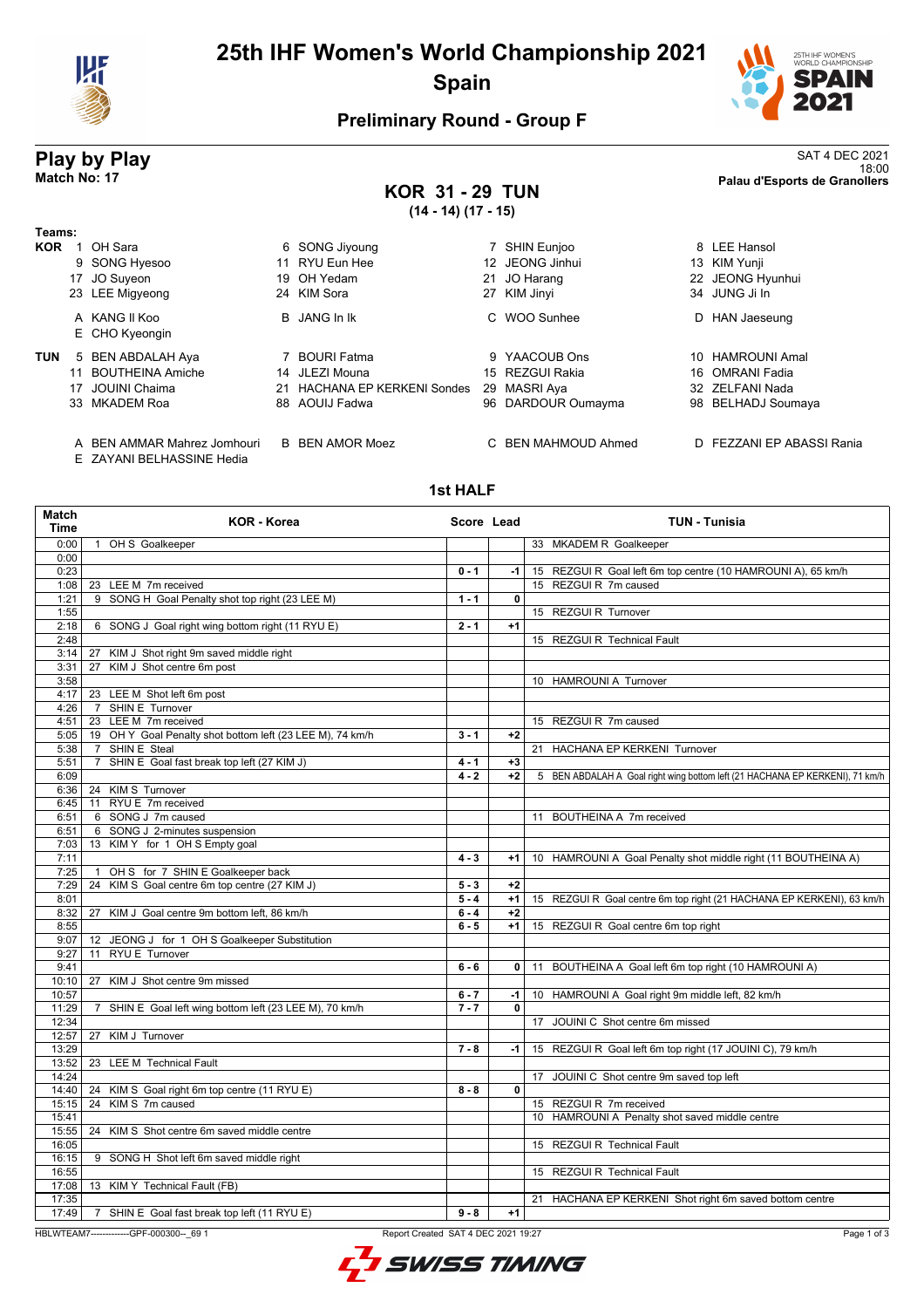

**25th IHF Women's World Championship 2021 Spain**



# **Preliminary Round - Group F**

**KOR 31 - 29 TUN**

**Play by Play**<br>Match No: 17<br>Palau d'Esports de Granollers 18:00 **Match No: 17 Palau d'Esports de Granollers**

# **(14 - 14) (17 - 15)**

### **1st HALF**

| <b>KOR - Korea</b>                                      |                                                                                                              |                | <b>TUN - Tunisia</b>                                                        |
|---------------------------------------------------------|--------------------------------------------------------------------------------------------------------------|----------------|-----------------------------------------------------------------------------|
| 24 KIM S 2-minutes suspension                           |                                                                                                              |                |                                                                             |
| $\overline{7}$                                          |                                                                                                              |                | 21 HACHANA EP KERKENI Turnover                                              |
|                                                         | $10 - 8$                                                                                                     | $+2$           |                                                                             |
|                                                         |                                                                                                              |                | 17 JOUINI C Shot centre 9m saved middle left                                |
| 23 LEE M Technical Fault                                |                                                                                                              |                |                                                                             |
|                                                         |                                                                                                              |                |                                                                             |
|                                                         |                                                                                                              |                | 88 AOUIJ F Shot centre 6m saved middle right                                |
|                                                         | $10 - 9$                                                                                                     | $+1$           | 88 AOUIJ F Goal centre 6m middle right                                      |
| SHIN E Goal right 6m top right (7 SHIN E)               | $11 - 9$                                                                                                     | $+2$           |                                                                             |
|                                                         |                                                                                                              | $+1$           | 5 BEN ABDALAH A Goal right wing bottom left, 76 km/h                        |
| 11 RYU E Goal right 6m bottom centre (9 SONG H)         |                                                                                                              | $+2$           |                                                                             |
|                                                         | $12 - 11$                                                                                                    | $+1$           | 10 HAMROUNI A Goal right 6m middle right (15 REZGUI R), 62 km/h             |
| 24 KIM S Shot centre 6m saved middle left               |                                                                                                              |                |                                                                             |
|                                                         | $12 - 12$                                                                                                    | 0              | 21 HACHANA EP KERKENI Goal breakthrough middle right                        |
| 9 SONG H Shot right wing saved middle right             |                                                                                                              |                |                                                                             |
|                                                         |                                                                                                              | -1             | 21 HACHANA EP KERKENI Goal left 6m bottom left, 69 km/h                     |
| 9 SONG H Goal left 6m middle left (23 LEE M), 74 km/h   |                                                                                                              | 0              |                                                                             |
|                                                         |                                                                                                              |                | 88 AOUIJ F Turnover                                                         |
|                                                         |                                                                                                              |                | 5 BEN ABDALAH A 2-minutes suspension                                        |
| 9 SONG H Technical Fault                                |                                                                                                              |                |                                                                             |
|                                                         |                                                                                                              |                | 29 MASRI A for 33 MKADEM R Empty goal                                       |
|                                                         |                                                                                                              |                | Team timeout                                                                |
|                                                         |                                                                                                              |                | 29 MASRI A Technical Fault                                                  |
|                                                         |                                                                                                              |                | 33 MKADEM R for 88 AOUIJ F Goalkeeper back                                  |
| 24 KIM S Goal centre 6m bottom left (11 RYU E), 55 km/h |                                                                                                              | $+1$           |                                                                             |
|                                                         |                                                                                                              |                | 88 AOUIJ F for 33 MKADEM R Empty goal                                       |
|                                                         |                                                                                                              |                | 33 MKADEM R for 88 AOUIJ F Goalkeeper back                                  |
|                                                         |                                                                                                              |                | 15 REZGUI R Technical Fault                                                 |
| 23 LEE M Technical Fault                                |                                                                                                              |                |                                                                             |
|                                                         | $14 - 14$                                                                                                    | $\overline{0}$ | 11 BOUTHEINA A Goal left wing top right (29 MASRI A)                        |
| Team timeout                                            |                                                                                                              |                |                                                                             |
| 23 LEE M Shot right 6m saved top right                  |                                                                                                              |                |                                                                             |
|                                                         | SHIN E Steal<br>SHIN E Goal fast break bottom centre, 50 km/h<br>23 LEE M Shot fast break saved middle right |                | Score Lead<br>$11 - 10$<br>$12 - 10$<br>$12 - 13$<br>$13 - 13$<br>$14 - 13$ |

**2nd HALF**

| Match<br><b>Time</b> | <b>KOR - Korea</b>                                                              | Score Lead |              | <b>TUN - Tunisia</b>                                                     |
|----------------------|---------------------------------------------------------------------------------|------------|--------------|--------------------------------------------------------------------------|
| 30:00                | 12 JEONG J Goalkeeper                                                           |            |              | 33 MKADEM R Goalkeeper                                                   |
| 30:20                | 23 LEE M 7m received                                                            |            |              | 15 REZGUI R 7m caused                                                    |
| 30:27                |                                                                                 |            |              | 16 OMRANI F for 33 MKADEM R Goalkeeper Substitution                      |
| 30:40                | 23 LEE M Goal Penalty shot top left, 76 km/h                                    | $15 - 14$  | $+1$         |                                                                          |
| 30:51                |                                                                                 |            |              | 33 MKADEM R for 16 OMRANI F Goalkeeper Substitution                      |
| 31:33                |                                                                                 | $15 - 15$  | 0            | 5 BEN ABDALAH A Goal right wing bottom centre (10 HAMROUNI A)            |
| 31:59                | RYU E Goal centre 6m bottom right (23 LEE M)<br>11                              | $16 - 15$  | $+1$         |                                                                          |
| 32:46                |                                                                                 | $16 - 16$  | 0            | 15 REZGUI R Goal centre 6m top centre (17 JOUINI C), 51 km/h             |
| 32:58                | 21<br>JO H Shot left wing saved top centre                                      |            |              |                                                                          |
| 33:44                |                                                                                 | $16 - 17$  | -1           | 10 HAMROUNI A Goal centre 6m middle centre (17 JOUINI C), 50 km/h        |
| 33:55                | OH S for 12 JEONG J Goalkeeper Substitution<br>$\overline{1}$                   |            |              |                                                                          |
| 34:13                | KIM J Goal left 6m middle right (11 RYU E), 73 km/h<br>27                       | $17 - 17$  | $\mathbf{0}$ |                                                                          |
| 34:55                | 27 KIM J Steal                                                                  |            |              | 21 HACHANA EP KERKENI Turnover                                           |
| 35:03                | 27 KIM J Technical Fault                                                        |            |              |                                                                          |
| 35:36                |                                                                                 | $17 - 18$  | -1           | 15 REZGUI R Goal centre 6m top centre (10 HAMROUNI A)                    |
| 36:04                | 23 LEE M Goal centre 6m top left, 80 km/h                                       | $18 - 18$  | $\mathbf{0}$ |                                                                          |
| 36:30                |                                                                                 | $18 - 19$  | $-1$         | 17 JOUINI C Goal left 6m bottom left                                     |
| 36:46                | 13 KIM Y Shot right 6m saved bottom right                                       |            |              |                                                                          |
| 37:40                |                                                                                 |            |              | 11 BOUTHEINA A Shot left 9m post                                         |
| 37:51                |                                                                                 | $18 - 20$  | $-2$         | 5 BEN ABDALAH A Goal right wing bottom left                              |
| 38:29                | 27 KIM J Technical Fault                                                        |            |              |                                                                          |
| 39:09                |                                                                                 |            |              | 15 REZGUI R Technical Fault                                              |
| 39:21                | OH S Turnover<br>$\mathbf{1}$                                                   |            |              | 5 BEN ABDALAH A Steal                                                    |
| 39:21                | 11 RYU E 7m caused                                                              |            |              | 11 BOUTHEINA A 7m received                                               |
| 39:21                | RYU E 2-minutes suspension<br>11                                                |            |              |                                                                          |
| 39:29                |                                                                                 |            |              | 21 HACHANA EP KERKENI Penalty shot saved bottom left                     |
| 39:37                | 19 OH Y for 1 OH S Empty goal                                                   |            |              |                                                                          |
| 40:01                | JO H Goal left wing bottom left (23 LEE M), 58 km/h<br>21                       | $19 - 20$  | $-1$         |                                                                          |
| 40:08                | OH S for 19 OH Y Goalkeeper back<br>$\mathbf{1}$                                |            |              |                                                                          |
| 40:26                |                                                                                 | $19 - 21$  | -2 l         | 11 BOUTHEINA A Goal left 6m bottom left (21 HACHANA EP KERKENI), 85 km/h |
|                      | 40:55   23 LEE M 7m received                                                    |            |              | 10 HAMROUNI A 7m caused                                                  |
|                      | 41:15   19 OH Y Goal Penalty shot middle left (23 LEE M), 81 km/h               | $20 - 21$  | $-1$         |                                                                          |
|                      | HBLWTEAM7--------------GPF-000300-- 69 1<br>Report Created SAT 4 DEC 2021 19:27 |            |              | Page 2 of 3                                                              |